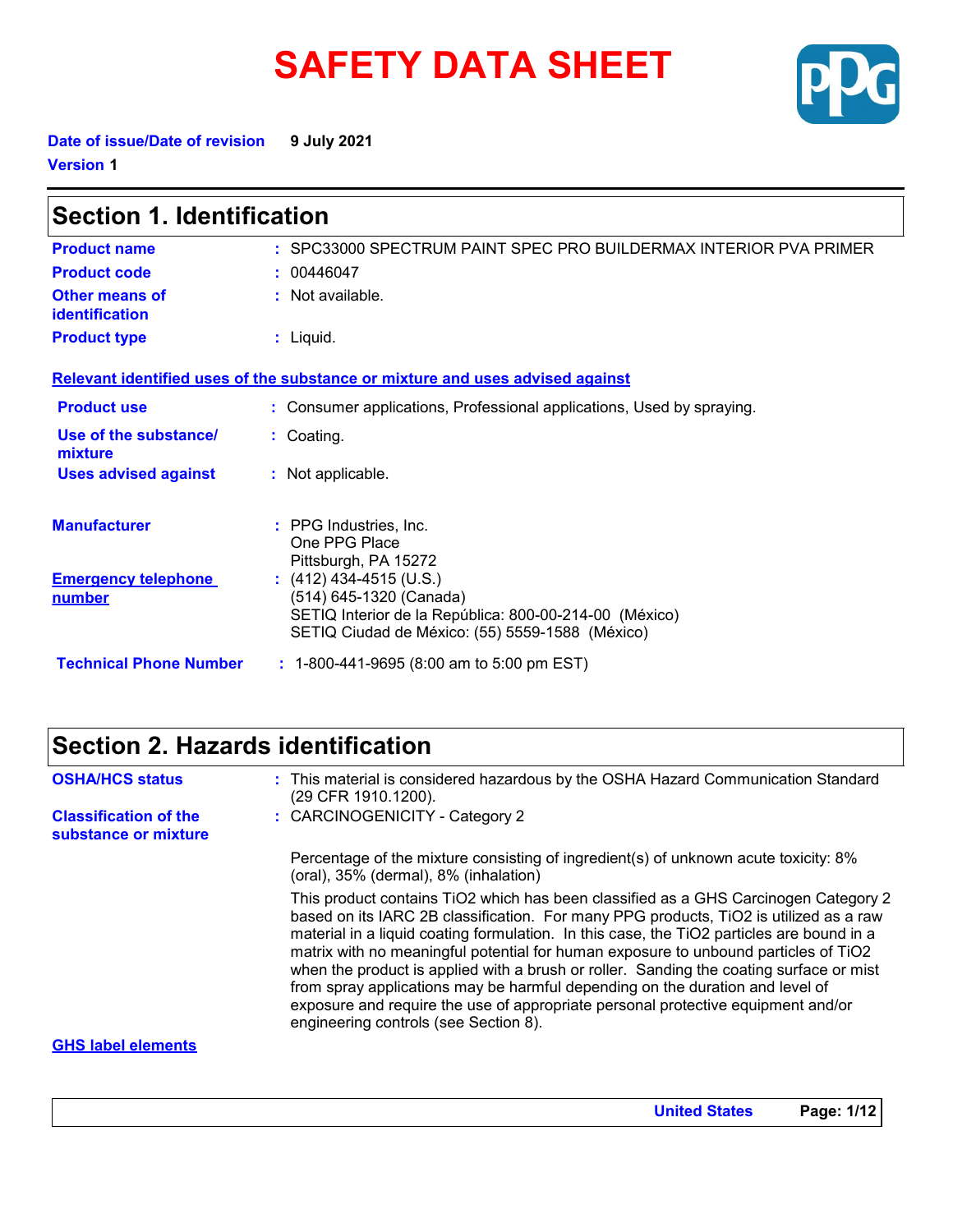### **Section 2. Hazards identification**

#### **Hazard pictograms :**



| <b>Signal word</b>                         | $:$ Warning   |                                                                                                                                                                                    |
|--------------------------------------------|---------------|------------------------------------------------------------------------------------------------------------------------------------------------------------------------------------|
| <b>Hazard statements</b>                   |               | : Suspected of causing cancer.                                                                                                                                                     |
| <b>Precautionary statements</b>            |               |                                                                                                                                                                                    |
| <b>Prevention</b>                          | protection.   | : Obtain special instructions before use. Do not handle until all safety precautions have<br>been read and understood. Wear protective gloves, protective clothing and eye or face |
| <b>Response</b>                            |               | : IF exposed or concerned: Get medical advice or attention.                                                                                                                        |
| <b>Storage</b>                             |               | : Store locked up.                                                                                                                                                                 |
| <b>Disposal</b>                            |               | : Dispose of contents and container in accordance with all local, regional, national and<br>international regulations.                                                             |
| <b>Supplemental label</b><br>elements      |               | : Contains isothiazolinones. May cause allergic reaction. Emits toxic fumes when heated.                                                                                           |
| <b>Hazards not otherwise</b><br>classified | : None known. |                                                                                                                                                                                    |

### **Section 3. Composition/information on ingredients**

| <b>Substance/mixture</b> | Mixture                                                         |
|--------------------------|-----------------------------------------------------------------|
| <b>Product name</b>      | SPC33000 SPECTRUM PAINT SPEC PRO BUILDERMAX INTERIOR PVA PRIMER |

| Ingredient name            | $\frac{9}{6}$                 | <b>CAS number</b>       |
|----------------------------|-------------------------------|-------------------------|
| Kaolin<br>titanium dioxide | ≥20 - ≤50<br>$\geq 1.0 - 5.0$ | 1332-58-7<br>13463-67-7 |
|                            |                               |                         |

SUB codes represent substances without registered CAS Numbers.

Any concentration shown as a range is to protect confidentiality or is due to batch variation.

**There are no additional ingredients present which, within the current knowledge of the supplier and in the concentrations applicable, are classified as hazardous to health or the environment and hence require reporting in this section.**

**Occupational exposure limits, if available, are listed in Section 8.**

### **Section 4. First aid measures**

**Description of necessary first aid measures** If ingestion, irritation, any type of overexposure or symptoms of overexposure occur during or persists after use of this product, contact a POISON CONTROL CENTER, EMERGENCY ROOM OR PHYSICIAN immediately; have Safety Data Sheet information available. Never give anything by mouth to an unconscious or convulsing person.

| <b>Eye contact</b> | : Remove contact lenses, irrigate copiously with clean, fresh water, holding the eyelids<br>apart for at least 10 minutes and seek immediate medical advice.                                           |
|--------------------|--------------------------------------------------------------------------------------------------------------------------------------------------------------------------------------------------------|
| <b>Inhalation</b>  | : Remove to fresh air. Keep person warm and at rest. If not breathing, if breathing is<br>irregular or if respiratory arrest occurs, provide artificial respiration or oxygen by trained<br>personnel. |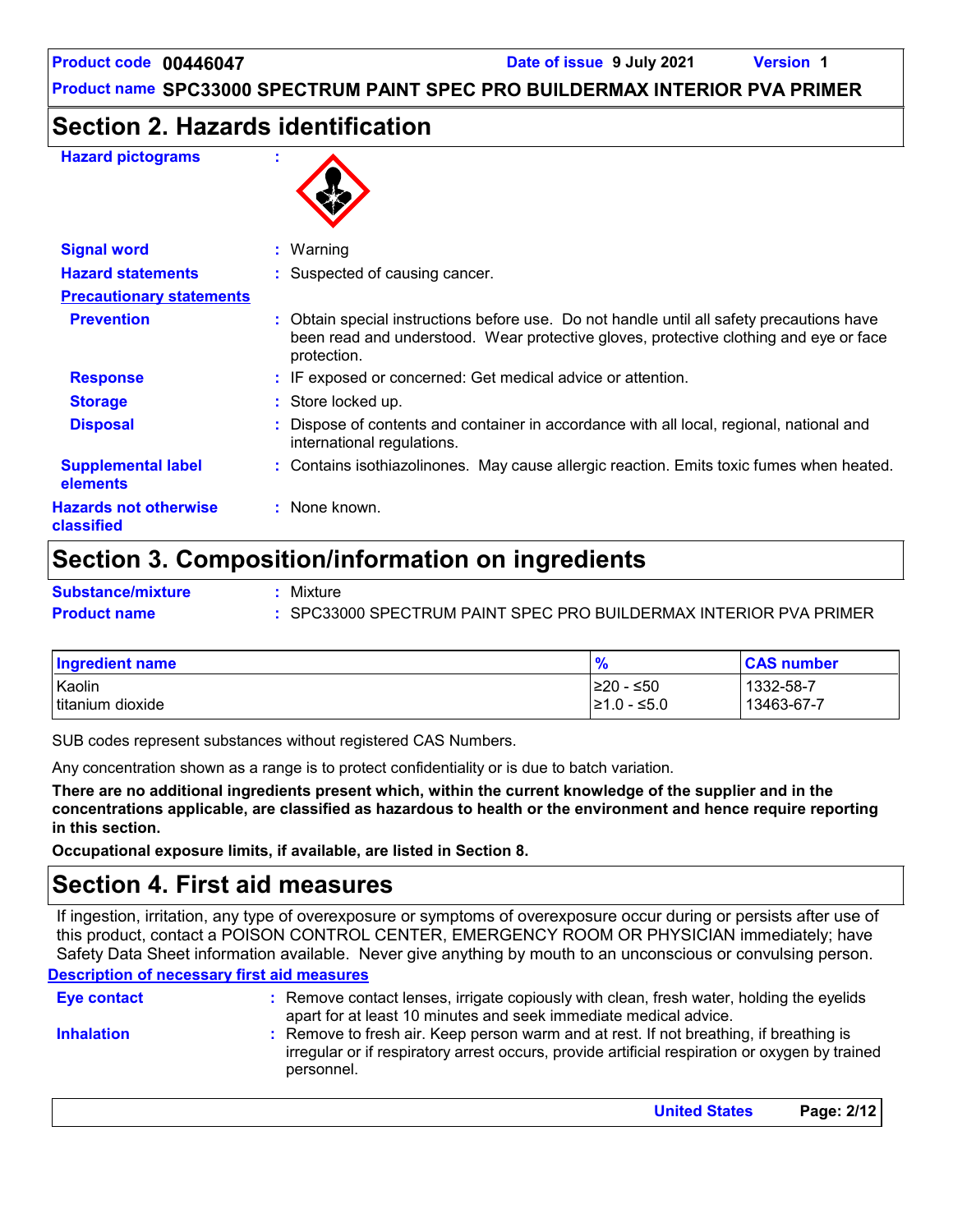### **Section 4. First aid measures**

| <b>Skin contact</b> | : Remove contaminated clothing and shoes. Wash skin thoroughly with soap and water<br>or use recognized skin cleanser. Do NOT use solvents or thinners. |
|---------------------|---------------------------------------------------------------------------------------------------------------------------------------------------------|
| Ingestion           | : If swallowed, seek medical advice immediately and show this container or label. Keep<br>person warm and at rest. Do NOT induce vomiting.              |

#### **Most important symptoms/effects, acute and delayed**

| <b>Eye contact</b>           | : No known significant effects or critical hazards. |
|------------------------------|-----------------------------------------------------|
| <b>Inhalation</b>            | : No known significant effects or critical hazards. |
| <b>Skin contact</b>          | : No known significant effects or critical hazards. |
| <b>Ingestion</b>             | : No known significant effects or critical hazards. |
| Over-exposure signs/symptoms |                                                     |
| <b>Eye contact</b>           | : No specific data.                                 |
| <b>Inhalation</b>            | : No specific data.                                 |
| <b>Skin contact</b>          | : No specific data.                                 |
| <b>Ingestion</b>             | : No specific data.                                 |

|                                   | <u>mulcation of immediate medical attention and special treatment needed, if necessary</u>                                                                                    |
|-----------------------------------|-------------------------------------------------------------------------------------------------------------------------------------------------------------------------------|
| <b>Notes to physician</b>         | : Treat symptomatically. Contact poison treatment specialist immediately if large<br>quantities have been ingested or inhaled.                                                |
| <b>Specific treatments</b>        | : No specific treatment.                                                                                                                                                      |
| <b>Protection of first-aiders</b> | : No action shall be taken involving any personal risk or without suitable training. It may<br>be dangerous to the person providing aid to give mouth-to-mouth resuscitation. |

#### **See toxicological information (Section 11)**

# **Section 5. Fire-fighting measures**

| <b>Extinguishing media</b>                               |                                                                                                                                                                                                     |
|----------------------------------------------------------|-----------------------------------------------------------------------------------------------------------------------------------------------------------------------------------------------------|
| <b>Suitable extinguishing</b><br>media                   | : Use an extinguishing agent suitable for the surrounding fire.                                                                                                                                     |
| <b>Unsuitable extinguishing</b><br>media                 | : None known.                                                                                                                                                                                       |
| <b>Specific hazards arising</b><br>from the chemical     | : In a fire or if heated, a pressure increase will occur and the container may burst.                                                                                                               |
| <b>Hazardous thermal</b><br>decomposition products       | : Decomposition products may include the following materials:<br>metal oxide/oxides                                                                                                                 |
| <b>Special protective actions</b><br>for fire-fighters   | : Promptly isolate the scene by removing all persons from the vicinity of the incident if<br>there is a fire. No action shall be taken involving any personal risk or without suitable<br>training. |
| <b>Special protective</b><br>equipment for fire-fighters | : Fire-fighters should wear appropriate protective equipment and self-contained breathing<br>apparatus (SCBA) with a full face-piece operated in positive pressure mode.                            |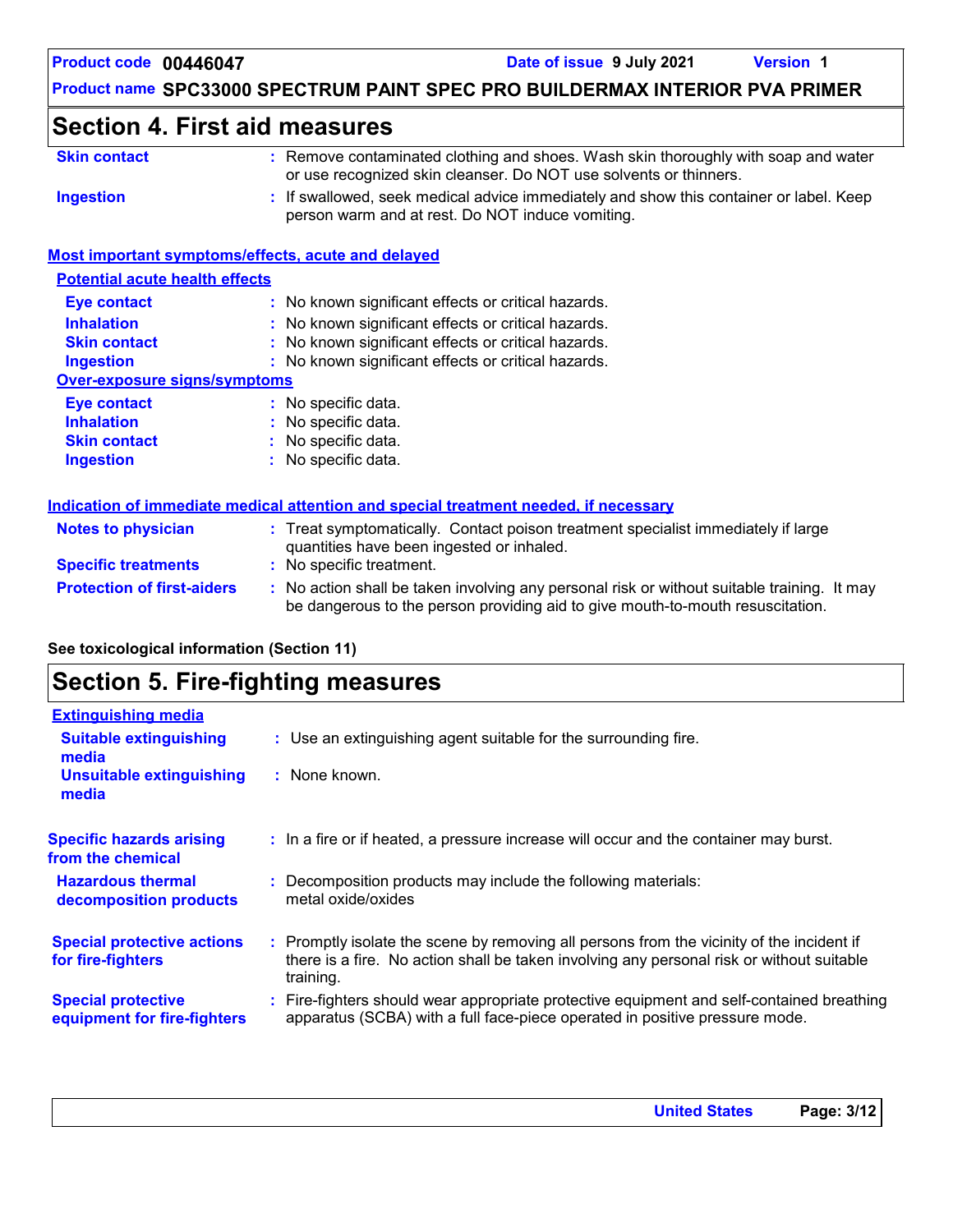### **Section 6. Accidental release measures**

| <b>Personal precautions, protective equipment and emergency procedures</b> |
|----------------------------------------------------------------------------|
|----------------------------------------------------------------------------|

| For non-emergency<br>personnel                               | : No action shall be taken involving any personal risk or without suitable training.<br>Evacuate surrounding areas. Keep unnecessary and unprotected personnel from<br>entering. Do not touch or walk through spilled material. Avoid breathing vapor or mist.<br>Provide adequate ventilation. Wear appropriate respirator when ventilation is<br>inadequate. Put on appropriate personal protective equipment.                                                                                                                                                                                                                                                                                             |
|--------------------------------------------------------------|--------------------------------------------------------------------------------------------------------------------------------------------------------------------------------------------------------------------------------------------------------------------------------------------------------------------------------------------------------------------------------------------------------------------------------------------------------------------------------------------------------------------------------------------------------------------------------------------------------------------------------------------------------------------------------------------------------------|
| For emergency responders                                     | : If specialized clothing is required to deal with the spillage, take note of any information in<br>Section 8 on suitable and unsuitable materials. See also the information in "For non-<br>emergency personnel".                                                                                                                                                                                                                                                                                                                                                                                                                                                                                           |
| <b>Environmental precautions</b>                             | : Avoid dispersal of spilled material and runoff and contact with soil, waterways, drains<br>and sewers. Inform the relevant authorities if the product has caused environmental<br>pollution (sewers, waterways, soil or air).                                                                                                                                                                                                                                                                                                                                                                                                                                                                              |
| <b>Methods and materials for containment and cleaning up</b> |                                                                                                                                                                                                                                                                                                                                                                                                                                                                                                                                                                                                                                                                                                              |
| <b>Small spill</b>                                           | : Stop leak if without risk. Move containers from spill area. Dilute with water and mop up<br>if water-soluble. Alternatively, or if water-insoluble, absorb with an inert dry material and<br>place in an appropriate waste disposal container. Dispose of via a licensed waste<br>disposal contractor.                                                                                                                                                                                                                                                                                                                                                                                                     |
| <b>Large spill</b>                                           | : Stop leak if without risk. Move containers from spill area. Approach release from<br>upwind. Prevent entry into sewers, water courses, basements or confined areas. Wash<br>spillages into an effluent treatment plant or proceed as follows. Contain and collect<br>spillage with non-combustible, absorbent material e.g. sand, earth, vermiculite or<br>diatomaceous earth and place in container for disposal according to local regulations<br>(see Section 13). Dispose of via a licensed waste disposal contractor. Contaminated<br>absorbent material may pose the same hazard as the spilled product. Note: see<br>Section 1 for emergency contact information and Section 13 for waste disposal. |

# **Section 7. Handling and storage**

| <b>Precautions for safe handling</b>             |                                                                                                                                                                                                                                                                                                                                                                                                                                                                                                                                                                                                                                                                                |
|--------------------------------------------------|--------------------------------------------------------------------------------------------------------------------------------------------------------------------------------------------------------------------------------------------------------------------------------------------------------------------------------------------------------------------------------------------------------------------------------------------------------------------------------------------------------------------------------------------------------------------------------------------------------------------------------------------------------------------------------|
| <b>Protective measures</b>                       | : Put on appropriate personal protective equipment (see Section 8). Avoid exposure -<br>obtain special instructions before use. Do not handle until all safety precautions have<br>been read and understood. Do not get in eyes or on skin or clothing. Do not ingest.<br>Avoid breathing vapor or mist. If during normal use the material presents a respiratory<br>hazard, use only with adequate ventilation or wear appropriate respirator. Keep in the<br>original container or an approved alternative made from a compatible material, kept<br>tightly closed when not in use. Empty containers retain product residue and can be<br>hazardous. Do not reuse container. |
| <b>Special precautions</b>                       | : If this material is part of a multiple component system, read the Safety Data Sheet(s) for<br>the other component or components before blending as the resulting mixture may have<br>the hazards of all of its parts.                                                                                                                                                                                                                                                                                                                                                                                                                                                        |
| <b>Advice on general</b><br>occupational hygiene | : Eating, drinking and smoking should be prohibited in areas where this material is<br>handled, stored and processed. Workers should wash hands and face before eating,<br>drinking and smoking. Remove contaminated clothing and protective equipment before<br>entering eating areas. See also Section 8 for additional information on hygiene<br>measures.                                                                                                                                                                                                                                                                                                                  |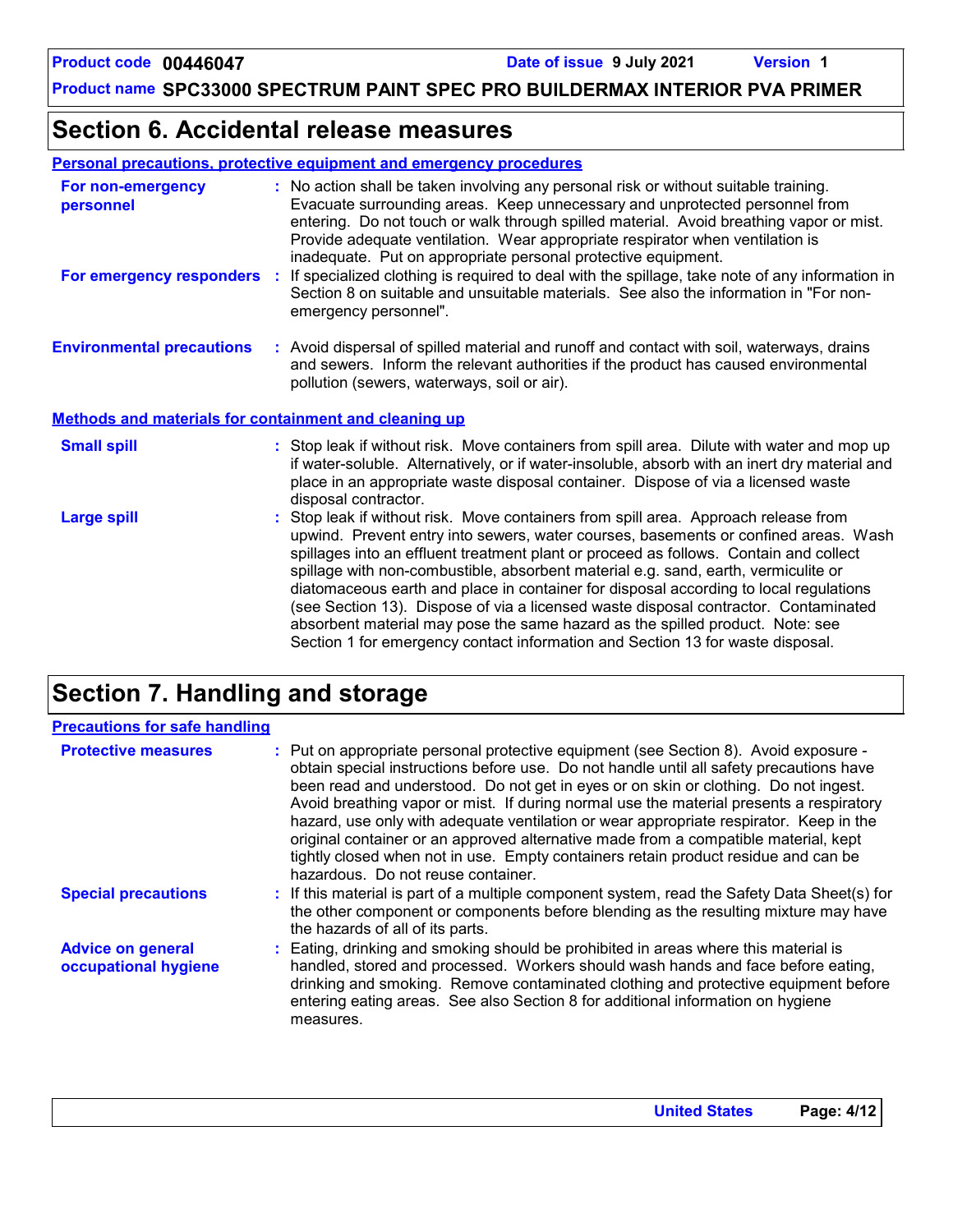# **Section 7. Handling and storage**

| <b>Conditions for safe storage,</b> | : Do not store below the following temperature: $5^{\circ}$ C (41 $^{\circ}$ F). Store in accordance with                                                                                                                                                                                                                                                                                           |
|-------------------------------------|-----------------------------------------------------------------------------------------------------------------------------------------------------------------------------------------------------------------------------------------------------------------------------------------------------------------------------------------------------------------------------------------------------|
| including any                       | local regulations. Store in original container protected from direct sunlight in a dry, cool                                                                                                                                                                                                                                                                                                        |
| <i>incompatibilities</i>            | and well-ventilated area, away from incompatible materials (see Section 10) and food<br>and drink. Store locked up. Keep container tightly closed and sealed until ready for use.<br>Containers that have been opened must be carefully resealed and kept upright to<br>prevent leakage. Do not store in unlabeled containers. Use appropriate containment to<br>avoid environmental contamination. |

# **Section 8. Exposure controls/personal protection**

#### **Control parameters**

#### **Occupational exposure limits**

| <b>Ingredient name</b>                                                                                                                                                                                                                                                                                      |                                                                                                                                    | <b>Exposure limits</b>                                                                                                                                                                                                                                                                                                                                                                                                                         |
|-------------------------------------------------------------------------------------------------------------------------------------------------------------------------------------------------------------------------------------------------------------------------------------------------------------|------------------------------------------------------------------------------------------------------------------------------------|------------------------------------------------------------------------------------------------------------------------------------------------------------------------------------------------------------------------------------------------------------------------------------------------------------------------------------------------------------------------------------------------------------------------------------------------|
| Kaolin<br>titanium dioxide                                                                                                                                                                                                                                                                                  |                                                                                                                                    | ACGIH TLV (United States, 3/2020).<br>TWA: 2 mg/m <sup>3</sup> 8 hours. Form: Respirable<br>fraction<br>OSHA PEL (United States, 5/2018).<br>TWA: 5 mg/m <sup>3</sup> 8 hours. Form: Respirable<br>fraction<br>TWA: 15 mg/m <sup>3</sup> 8 hours. Form: Total dust<br>OSHA PEL (United States, 5/2018).<br>TWA: 15 mg/m <sup>3</sup> 8 hours. Form: Total dust<br>ACGIH TLV (United States, 3/2020).<br>TWA: 10 mg/m <sup>3</sup> 8 hours.     |
|                                                                                                                                                                                                                                                                                                             | Key to abbreviations                                                                                                               |                                                                                                                                                                                                                                                                                                                                                                                                                                                |
| A<br>= Acceptable Maximum Peak<br><b>ACGIH</b><br>$=$ Ceiling Limit<br>С<br>F<br>$=$ Fume<br><b>IPEL</b><br>= Internal Permissible Exposure Limit<br><b>OSHA</b><br>= Occupational Safety and Health Administration.<br>= Respirable<br>R<br>Z<br>Consult local authorities for acceptable exposure limits. | = American Conference of Governmental Industrial Hygienists.<br>= OSHA 29 CFR 1910.1200 Subpart Z - Toxic and Hazardous Substances | S<br>= Potential skin absorption<br><b>SR</b><br>= Respiratory sensitization<br>SS<br>= Skin sensitization<br><b>STEL</b><br>= Short term Exposure limit values<br>TD.<br>$=$ Total dust<br><b>TLV</b><br>= Threshold Limit Value<br><b>TWA</b><br>= Time Weighted Average                                                                                                                                                                     |
| <b>Recommended monitoring :</b><br>procedures                                                                                                                                                                                                                                                               | hazardous substances will also be required.                                                                                        | If this product contains ingredients with exposure limits, personal, workplace<br>atmosphere or biological monitoring may be required to determine the effectiveness of<br>the ventilation or other control measures and/or the necessity to use respiratory<br>protective equipment. Reference should be made to appropriate monitoring standards.<br>Reference to national guidance documents for methods for the determination of           |
| <b>Appropriate engineering</b><br>controls<br><b>Environmental exposure</b><br>controls                                                                                                                                                                                                                     | airborne contaminants below any recommended or statutory limits.<br>will be necessary to reduce emissions to acceptable levels.    | : If user operations generate dust, fumes, gas, vapor or mist, use process enclosures,<br>local exhaust ventilation or other engineering controls to keep worker exposure to<br>Emissions from ventilation or work process equipment should be checked to ensure<br>they comply with the requirements of environmental protection legislation. In some<br>cases, fume scrubbers, filters or engineering modifications to the process equipment |

#### **Individual protection measures**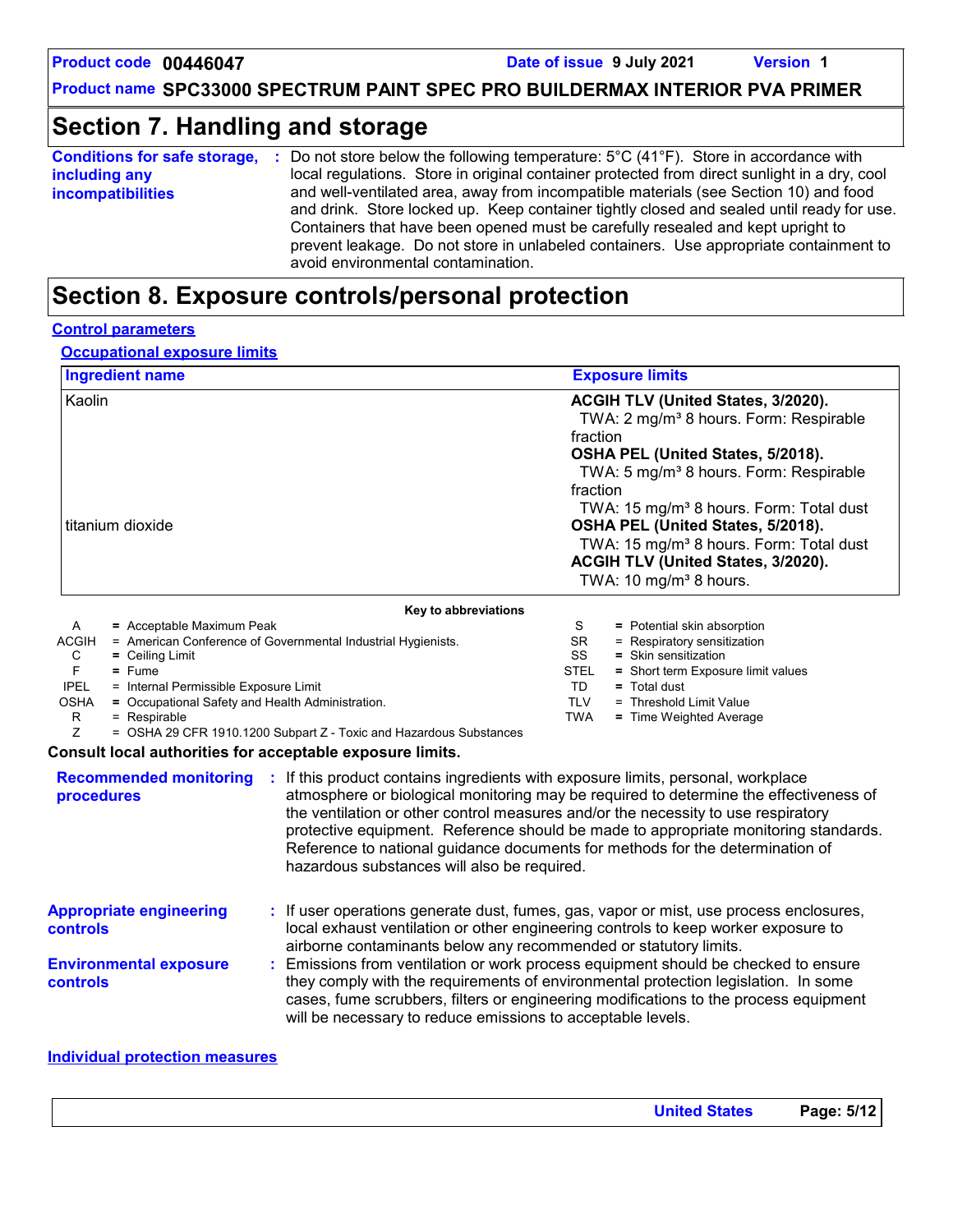### **Product name SPC33000 SPECTRUM PAINT SPEC PRO BUILDERMAX INTERIOR PVA PRIMER**

## **Section 8. Exposure controls/personal protection**

| <b>Hygiene measures</b>       | : Wash hands, forearms and face thoroughly after handling chemical products, before<br>eating, smoking and using the lavatory and at the end of the working period.<br>Appropriate techniques should be used to remove potentially contaminated clothing.<br>Wash contaminated clothing before reusing. Ensure that eyewash stations and safety<br>showers are close to the workstation location.                                                                                                                                                                                                                      |
|-------------------------------|------------------------------------------------------------------------------------------------------------------------------------------------------------------------------------------------------------------------------------------------------------------------------------------------------------------------------------------------------------------------------------------------------------------------------------------------------------------------------------------------------------------------------------------------------------------------------------------------------------------------|
| <b>Eye/face protection</b>    | : Safety glasses with side shields.                                                                                                                                                                                                                                                                                                                                                                                                                                                                                                                                                                                    |
| <b>Skin protection</b>        |                                                                                                                                                                                                                                                                                                                                                                                                                                                                                                                                                                                                                        |
| <b>Hand protection</b>        | : Chemical-resistant, impervious gloves complying with an approved standard should be<br>worn at all times when handling chemical products if a risk assessment indicates this is<br>necessary. Considering the parameters specified by the glove manufacturer, check<br>during use that the gloves are still retaining their protective properties. It should be<br>noted that the time to breakthrough for any glove material may be different for different<br>glove manufacturers. In the case of mixtures, consisting of several substances, the<br>protection time of the gloves cannot be accurately estimated. |
| <b>Body protection</b>        | : Personal protective equipment for the body should be selected based on the task being<br>performed and the risks involved and should be approved by a specialist before<br>handling this product.                                                                                                                                                                                                                                                                                                                                                                                                                    |
| <b>Other skin protection</b>  | : Appropriate footwear and any additional skin protection measures should be selected<br>based on the task being performed and the risks involved and should be approved by a<br>specialist before handling this product.                                                                                                                                                                                                                                                                                                                                                                                              |
| <b>Respiratory protection</b> | : Respirator selection must be based on known or anticipated exposure levels, the<br>hazards of the product and the safe working limits of the selected respirator. If workers<br>are exposed to concentrations above the exposure limit, they must use appropriate,<br>certified respirators. Use a properly fitted, air-purifying or air-fed respirator complying<br>with an approved standard if a risk assessment indicates this is necessary.<br>The respiratory protection shall be in accordance to 29 CFR 1910.134.                                                                                            |

# **Section 9. Physical and chemical properties**

| <b>Physical state</b><br>$:$ Liquid.<br><b>Color</b><br>: Various<br>: Characteristic.<br><b>Odor</b><br>: Not available.<br><b>Odor threshold</b> | <b>Appearance</b> |  |
|----------------------------------------------------------------------------------------------------------------------------------------------------|-------------------|--|
|                                                                                                                                                    |                   |  |
|                                                                                                                                                    |                   |  |
|                                                                                                                                                    |                   |  |
|                                                                                                                                                    |                   |  |
| pH<br>: 8.5                                                                                                                                        |                   |  |
| <b>Melting point</b><br>: Not available.                                                                                                           |                   |  |
| <b>Boiling point</b><br>: $100^{\circ}$ C (212 $^{\circ}$ F)                                                                                       |                   |  |
| <b>Flash point</b><br>: Closed cup: Not applicable. [Product does not sustain combustion.]                                                         |                   |  |
| : Not available.<br><b>Auto-ignition temperature</b>                                                                                               |                   |  |
| <b>Decomposition temperature</b><br>: Not available.                                                                                               |                   |  |
| <b>Flammability (solid, gas)</b><br>: Not available.                                                                                               |                   |  |
| Lower and upper explosive<br>: Not available.                                                                                                      |                   |  |
| (flammable) limits                                                                                                                                 |                   |  |
| $\therefore$ 0.05 (butyl acetate = 1)<br><b>Evaporation rate</b>                                                                                   |                   |  |
| : $3.3$ kPa (25 mm Hg)<br><b>Vapor pressure</b>                                                                                                    |                   |  |
| <b>Vapor density</b><br>: Not available.                                                                                                           |                   |  |
| <b>Relative density</b><br>: 1.26                                                                                                                  |                   |  |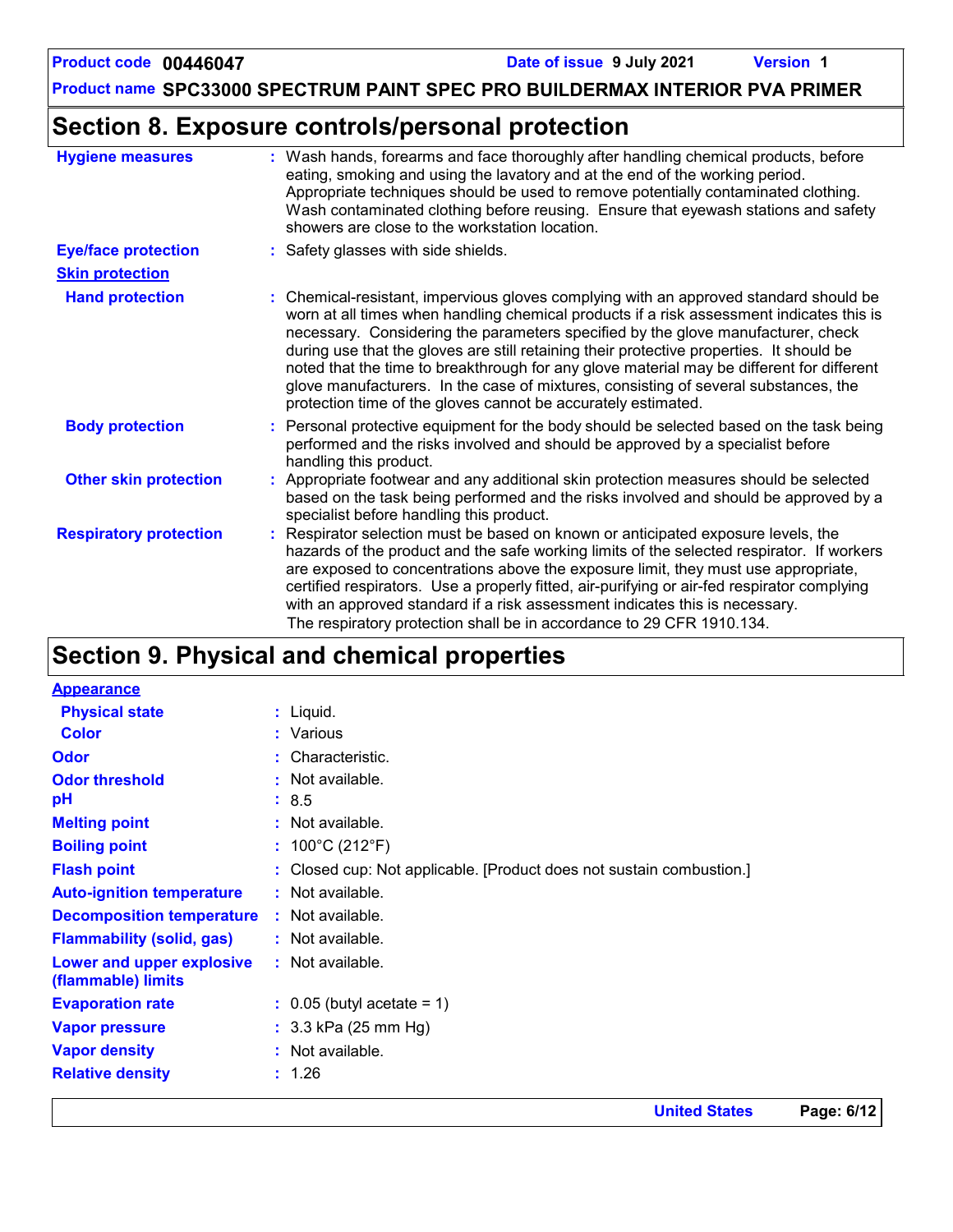**United States Page: 7/12**

**Product name SPC33000 SPECTRUM PAINT SPEC PRO BUILDERMAX INTERIOR PVA PRIMER**

# **Section 9. Physical and chemical properties**

| Density (lbs / gal)                                                    | : 10.52                                                                |
|------------------------------------------------------------------------|------------------------------------------------------------------------|
| <b>Solubility</b><br><b>Partition coefficient: n-</b><br>octanol/water | : Soluble in the following materials: cold water.<br>: Not applicable. |
| <b>Viscosity</b>                                                       | : Kinematic (40°C (104°F)): >21 mm <sup>2</sup> /s (>21 cSt)           |
| <b>Volatility</b>                                                      | : 73% ( $v/v$ ), 58.178% ( $w/w$ )                                     |
| % Solid. (w/w)                                                         | : 41.822                                                               |

# **Section 10. Stability and reactivity**

| <b>Reactivity</b>                            | : No specific test data related to reactivity available for this product or its ingredients.                                                  |
|----------------------------------------------|-----------------------------------------------------------------------------------------------------------------------------------------------|
| <b>Chemical stability</b>                    | : The product is stable.                                                                                                                      |
| <b>Possibility of hazardous</b><br>reactions | : Under normal conditions of storage and use, hazardous reactions will not occur.                                                             |
| <b>Conditions to avoid</b>                   | : When exposed to high temperatures may produce hazardous decomposition products.<br>Refer to protective measures listed in sections 7 and 8. |
| <b>Incompatible materials</b>                | : Keep away from the following materials to prevent strong exothermic reactions:<br>oxidizing agents, strong alkalis, strong acids.           |
| <b>Hazardous decomposition</b><br>products   | : Depending on conditions, decomposition products may include the following materials:<br>metal oxide/oxides                                  |

# **Section 11. Toxicological information**

#### **Information on toxicological effects**

**Acute toxicity**

| <b>Product/ingredient name</b> | <b>Result</b>                                                   | <b>Species</b> | <b>Dose</b> | <b>Exposure</b> |
|--------------------------------|-----------------------------------------------------------------|----------------|-------------|-----------------|
| Kaolin                         | LC50 Inhalation Dusts and mists                                 | Rat            | >5.07 mg/l  | 4 hours         |
|                                | LD50 Oral                                                       | Rat            | >5000 mg/kg |                 |
| titanium dioxide               | <b>LC50 Inhalation Dusts and mists</b>                          | Rat            | >6.82 mg/l  | 4 hours         |
|                                | LD50 Dermal                                                     | Rabbit         | >5000 mg/kg |                 |
|                                | LD50 Oral                                                       | Rat            | >5000 mg/kg |                 |
| <b>Conclusion/Summary</b>      | $:$ There are no data available on the mixture itself.          |                |             |                 |
| <b>Irritation/Corrosion</b>    |                                                                 |                |             |                 |
| <b>Conclusion/Summary</b>      |                                                                 |                |             |                 |
| <b>Skin</b>                    | $\therefore$ There are no data available on the mixture itself. |                |             |                 |
| <b>Eyes</b>                    | $\therefore$ There are no data available on the mixture itself. |                |             |                 |
| <b>Respiratory</b>             | $\therefore$ There are no data available on the mixture itself. |                |             |                 |
| <b>Sensitization</b>           |                                                                 |                |             |                 |
| <b>Conclusion/Summary</b>      |                                                                 |                |             |                 |
| <b>Skin</b>                    | There are no data available on the mixture itself.              |                |             |                 |
|                                |                                                                 |                |             |                 |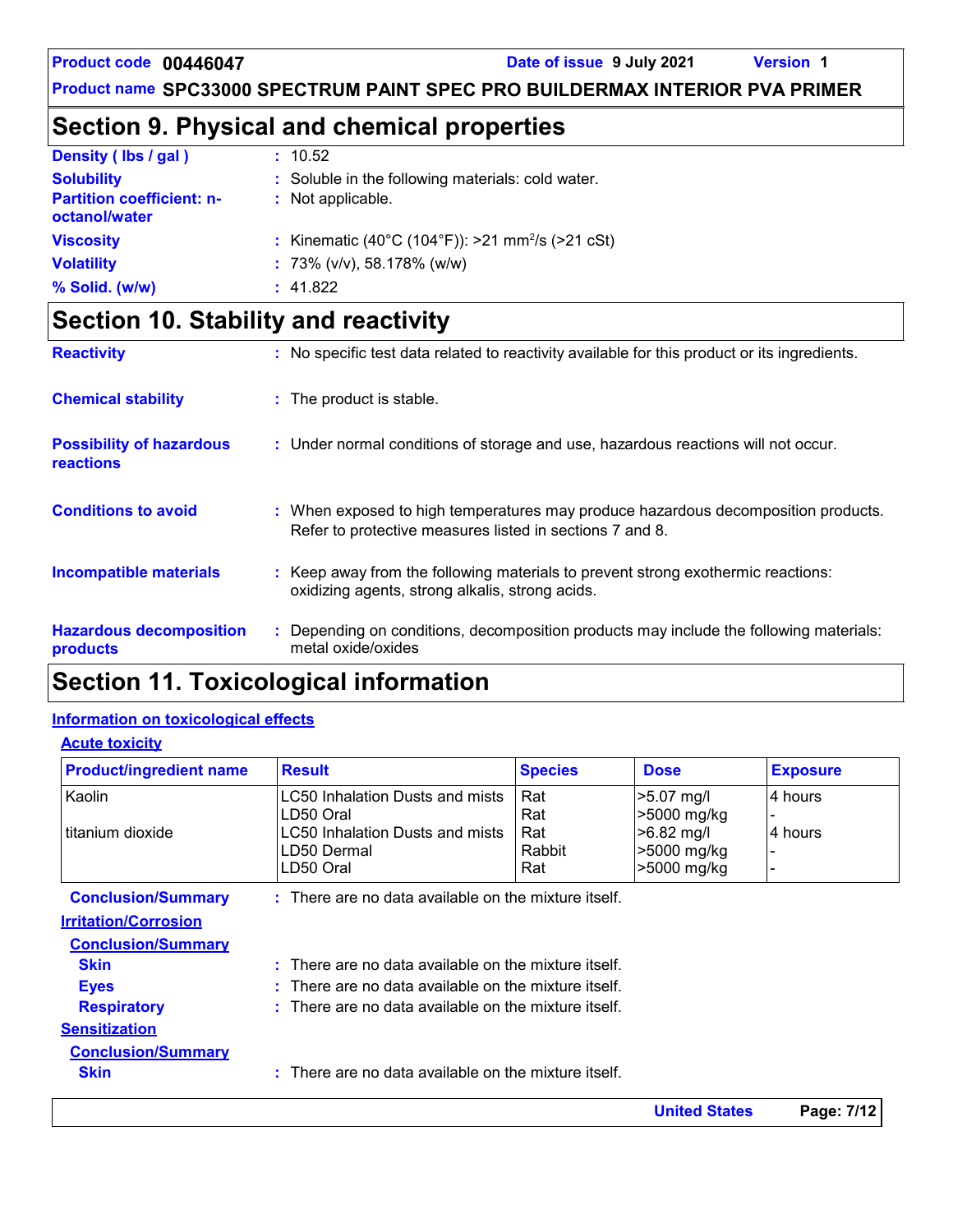**Product name SPC33000 SPECTRUM PAINT SPEC PRO BUILDERMAX INTERIOR PVA PRIMER**

## **Section 11. Toxicological information**

| <b>Respiratory</b>             |             |             | : There are no data available on the mixture itself. |
|--------------------------------|-------------|-------------|------------------------------------------------------|
| <b>Mutagenicity</b>            |             |             |                                                      |
| <b>Conclusion/Summary</b>      |             |             | : There are no data available on the mixture itself. |
| <b>Carcinogenicity</b>         |             |             |                                                      |
| <b>Conclusion/Summary</b>      |             |             | : There are no data available on the mixture itself. |
| <b>Classification</b>          |             |             |                                                      |
| <b>Product/ingredient name</b> | <b>OSHA</b> | <b>IARC</b> | <b>NTP</b>                                           |
| Ititanium dioxide              | -           | 2Β          |                                                      |

**Carcinogen Classification code:**

**IARC: 1, 2A, 2B, 3, 4 NTP: Known to be a human carcinogen; Reasonably anticipated to be a human carcinogen OSHA: + Not listed/not regulated: -**

#### **Reproductive toxicity**

**Conclusion/Summary :** There are no data available on the mixture itself.

#### **Teratogenicity**

**Conclusion/Summary :** : There are no data available on the mixture itself.

**Specific target organ toxicity (single exposure)**

Not available.

#### **Specific target organ toxicity (repeated exposure)**

Not available.

**Target organs :** Contains material which causes damage to the following organs: eyes. Contains material which may cause damage to the following organs: lungs, upper respiratory tract, stomach.

#### **Aspiration hazard**

Not available.

#### **Information on the likely routes of exposure**

#### **Potential acute health effects**

| <b>Eye contact</b>                  | : No known significant effects or critical hazards.                                      |
|-------------------------------------|------------------------------------------------------------------------------------------|
| <b>Inhalation</b>                   | : No known significant effects or critical hazards.                                      |
| <b>Skin contact</b>                 | : No known significant effects or critical hazards.                                      |
| <b>Ingestion</b>                    | : No known significant effects or critical hazards.                                      |
| <b>Over-exposure signs/symptoms</b> |                                                                                          |
| <b>Eye contact</b>                  | : No specific data.                                                                      |
| <b>Inhalation</b>                   | : No specific data.                                                                      |
| <b>Skin contact</b>                 | : No specific data.                                                                      |
| <b>Ingestion</b>                    | : No specific data.                                                                      |
|                                     | Delayed and immediate effects and also chronic effects from short and long term exposure |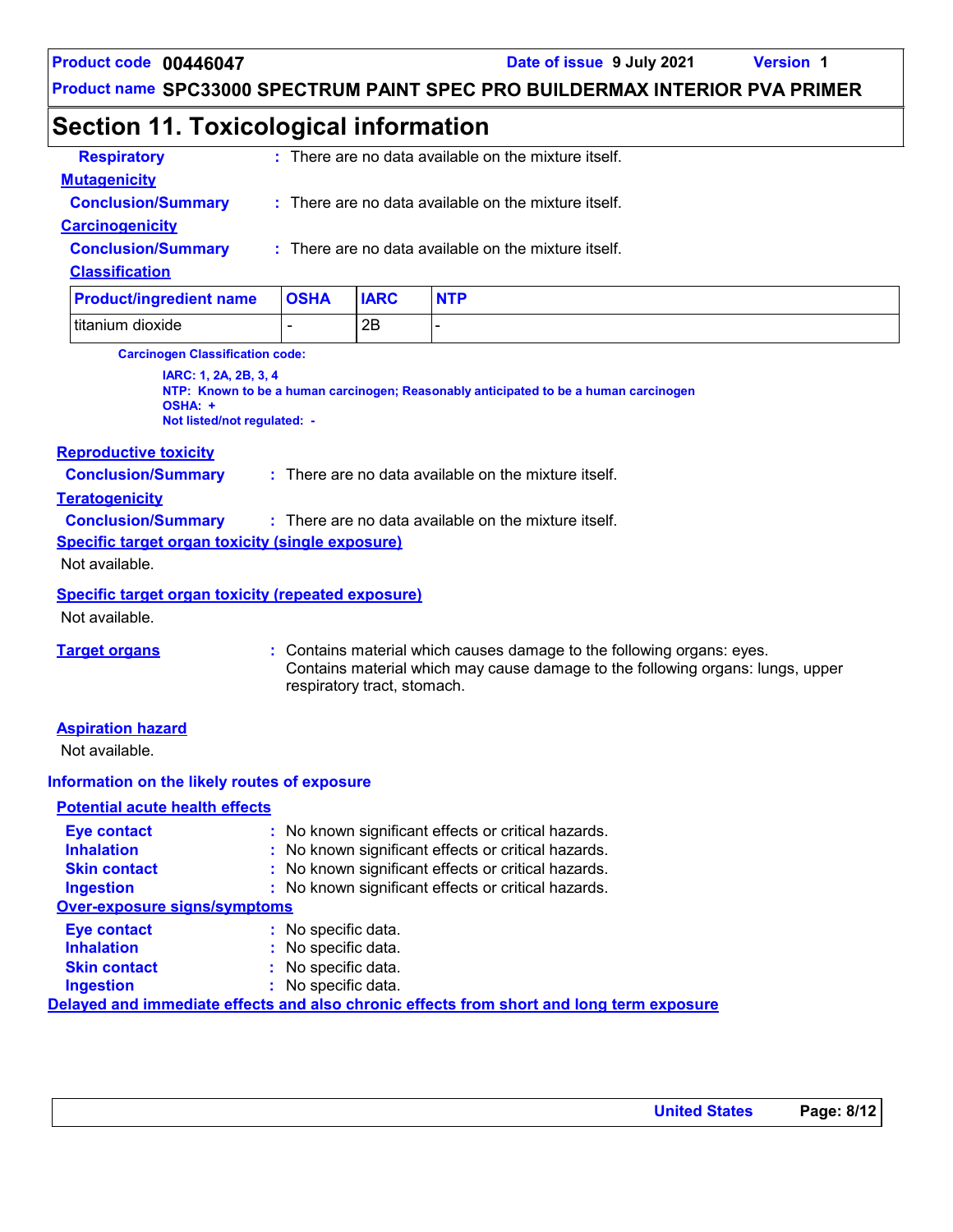**Product name SPC33000 SPECTRUM PAINT SPEC PRO BUILDERMAX INTERIOR PVA PRIMER**

# **Section 11. Toxicological information**

| : There are no data available on the mixture itself. Contains isothiazolinones. May cause<br>allergic reaction. This product contains TiO2 which has been classified as a GHS<br>Carcinogen Category 2 based on its IARC 2B classification. For many PPG products,<br>TiO2 is utilized as a raw material in a liquid coating formulation. In this case, the TiO2<br>particles are bound in a matrix with no meaningful potential for human exposure to<br>unbound particles of TiO2 when the product is applied with a brush or roller. Sanding<br>the coating surface or mist from spray applications may be harmful depending on the<br>duration and level of exposure and require the use of appropriate personal protective<br>equipment and/or engineering controls (see Section 8). If splashed in the eyes, the<br>liquid may cause irritation and reversible damage. Ingestion may cause nausea,<br>diarrhea and vomiting. This takes into account, where known, delayed and immediate<br>effects and also chronic effects of components from short-term and long-term exposure<br>by oral, inhalation and dermal routes of exposure and eye contact. |
|---------------------------------------------------------------------------------------------------------------------------------------------------------------------------------------------------------------------------------------------------------------------------------------------------------------------------------------------------------------------------------------------------------------------------------------------------------------------------------------------------------------------------------------------------------------------------------------------------------------------------------------------------------------------------------------------------------------------------------------------------------------------------------------------------------------------------------------------------------------------------------------------------------------------------------------------------------------------------------------------------------------------------------------------------------------------------------------------------------------------------------------------------------------|
|                                                                                                                                                                                                                                                                                                                                                                                                                                                                                                                                                                                                                                                                                                                                                                                                                                                                                                                                                                                                                                                                                                                                                               |
| $:$ There are no data available on the mixture itself.                                                                                                                                                                                                                                                                                                                                                                                                                                                                                                                                                                                                                                                                                                                                                                                                                                                                                                                                                                                                                                                                                                        |
| $:$ There are no data available on the mixture itself.                                                                                                                                                                                                                                                                                                                                                                                                                                                                                                                                                                                                                                                                                                                                                                                                                                                                                                                                                                                                                                                                                                        |
|                                                                                                                                                                                                                                                                                                                                                                                                                                                                                                                                                                                                                                                                                                                                                                                                                                                                                                                                                                                                                                                                                                                                                               |
| : There are no data available on the mixture itself.                                                                                                                                                                                                                                                                                                                                                                                                                                                                                                                                                                                                                                                                                                                                                                                                                                                                                                                                                                                                                                                                                                          |
| : There are no data available on the mixture itself.                                                                                                                                                                                                                                                                                                                                                                                                                                                                                                                                                                                                                                                                                                                                                                                                                                                                                                                                                                                                                                                                                                          |
| <b>Potential chronic health effects</b>                                                                                                                                                                                                                                                                                                                                                                                                                                                                                                                                                                                                                                                                                                                                                                                                                                                                                                                                                                                                                                                                                                                       |
| : No known significant effects or critical hazards.                                                                                                                                                                                                                                                                                                                                                                                                                                                                                                                                                                                                                                                                                                                                                                                                                                                                                                                                                                                                                                                                                                           |
| : Suspected of causing cancer. Risk of cancer depends on duration and level of<br>exposure.                                                                                                                                                                                                                                                                                                                                                                                                                                                                                                                                                                                                                                                                                                                                                                                                                                                                                                                                                                                                                                                                   |
| : No known significant effects or critical hazards.                                                                                                                                                                                                                                                                                                                                                                                                                                                                                                                                                                                                                                                                                                                                                                                                                                                                                                                                                                                                                                                                                                           |
| : No known significant effects or critical hazards.                                                                                                                                                                                                                                                                                                                                                                                                                                                                                                                                                                                                                                                                                                                                                                                                                                                                                                                                                                                                                                                                                                           |
|                                                                                                                                                                                                                                                                                                                                                                                                                                                                                                                                                                                                                                                                                                                                                                                                                                                                                                                                                                                                                                                                                                                                                               |

# **Section 12. Ecological information**

| <b>Toxicity</b> |
|-----------------|
|-----------------|

| <b>Product/ingredient name</b> | <b>Result</b>                    | <b>Species</b>            | <b>Exposure</b> |
|--------------------------------|----------------------------------|---------------------------|-----------------|
| titanium dioxide               | Acute LC50 >100 mg/l Fresh water | I Daphnia - Daphnia magna | l 48 hours      |

#### **Persistence and degradability**

Not available.

#### **Bioaccumulative potential**

Not available.

#### **Mobility in soil**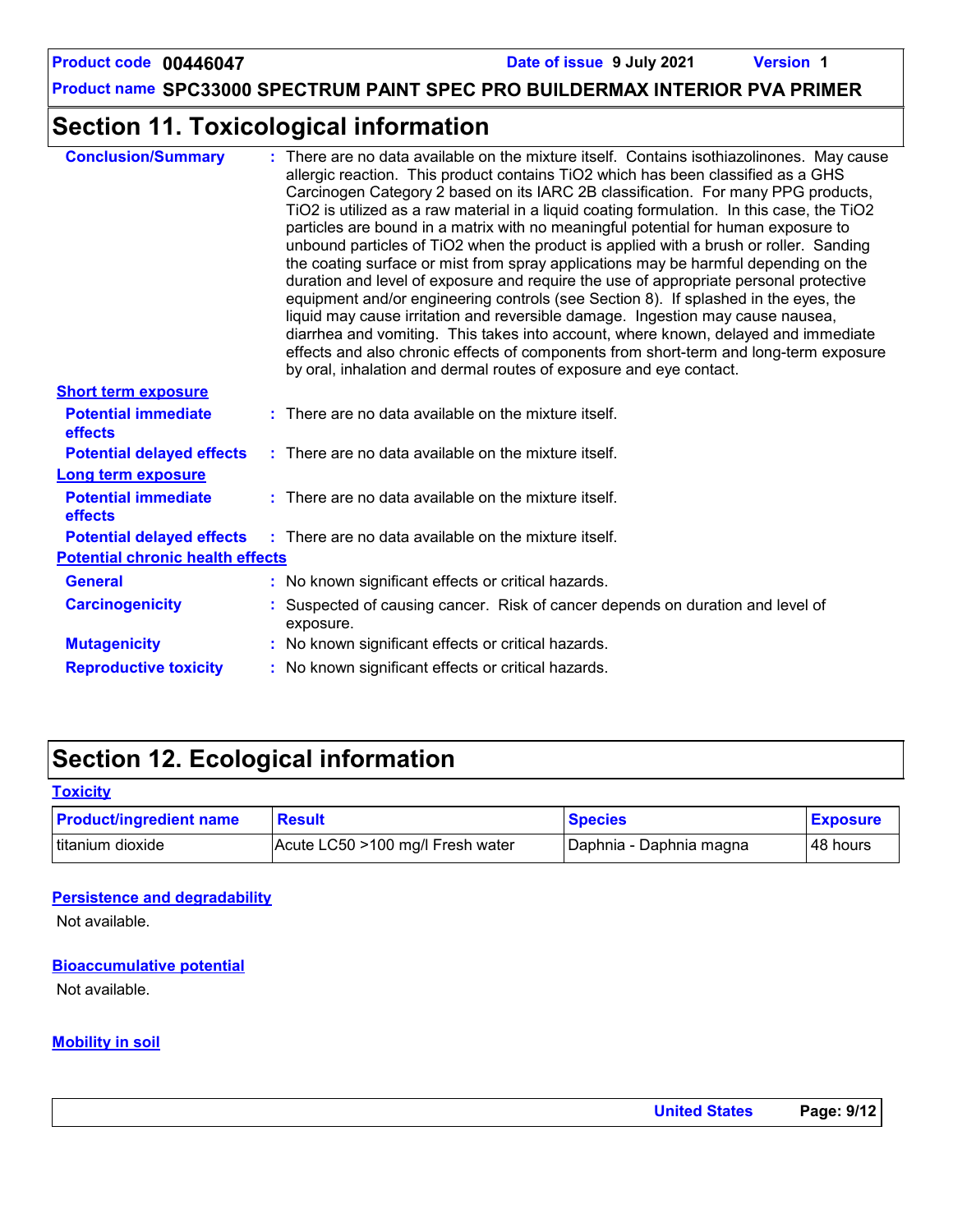**Product name SPC33000 SPECTRUM PAINT SPEC PRO BUILDERMAX INTERIOR PVA PRIMER**

### **Section 12. Ecological information**

**Soil/water partition coefficient (K**<sub>oc</sub>)

**:** Not available.

### **Section 13. Disposal considerations**

**Disposal methods :**

The generation of waste should be avoided or minimized wherever possible. Disposal of this product, solutions and any by-products should at all times comply with the requirements of environmental protection and waste disposal legislation and any regional local authority requirements. Dispose of surplus and non-recyclable products via a licensed waste disposal contractor. Waste should not be disposed of untreated to the sewer unless fully compliant with the requirements of all authorities with jurisdiction. Waste packaging should be recycled. Incineration or landfill should only be considered when recycling is not feasible. This material and its container must be disposed of in a safe way. Care should be taken when handling emptied containers that have not been cleaned or rinsed out. Empty containers or liners may retain some product residues. Avoid dispersal of spilled material and runoff and contact with soil, waterways, drains and sewers.

**Disposal should be in accordance with applicable regional, national and local laws and regulations.**

**Refer to Section 7: HANDLING AND STORAGE and Section 8: EXPOSURE CONTROLS/PERSONAL PROTECTION for additional handling information and protection of employees. Section 6. Accidental release measures**

#### - - - - - - Not regulated. - - Not regulated. Not regulated. **DOT IMDG IATA UN number UN proper shipping name Transport hazard class (es) Packing group Environmental hazards** No. No. No. No. No. No. No. **Marine pollutant substances** Not applicable.  $\vert$  Not applicable.  $\vert$  Not applicable.

### **14. Transport information**

#### **Additional information**

- None identified. **:** None identified. **: DOT IMDG**
- **IATA :** None identified.
- **Special precautions for user Transport within user's premises:** always transport in closed containers that are **:** upright and secure. Ensure that persons transporting the product know what to do in the event of an accident or spillage.

**Transport in bulk according :** Not applicable. **to IMO instruments**

**United States Page: 10/12**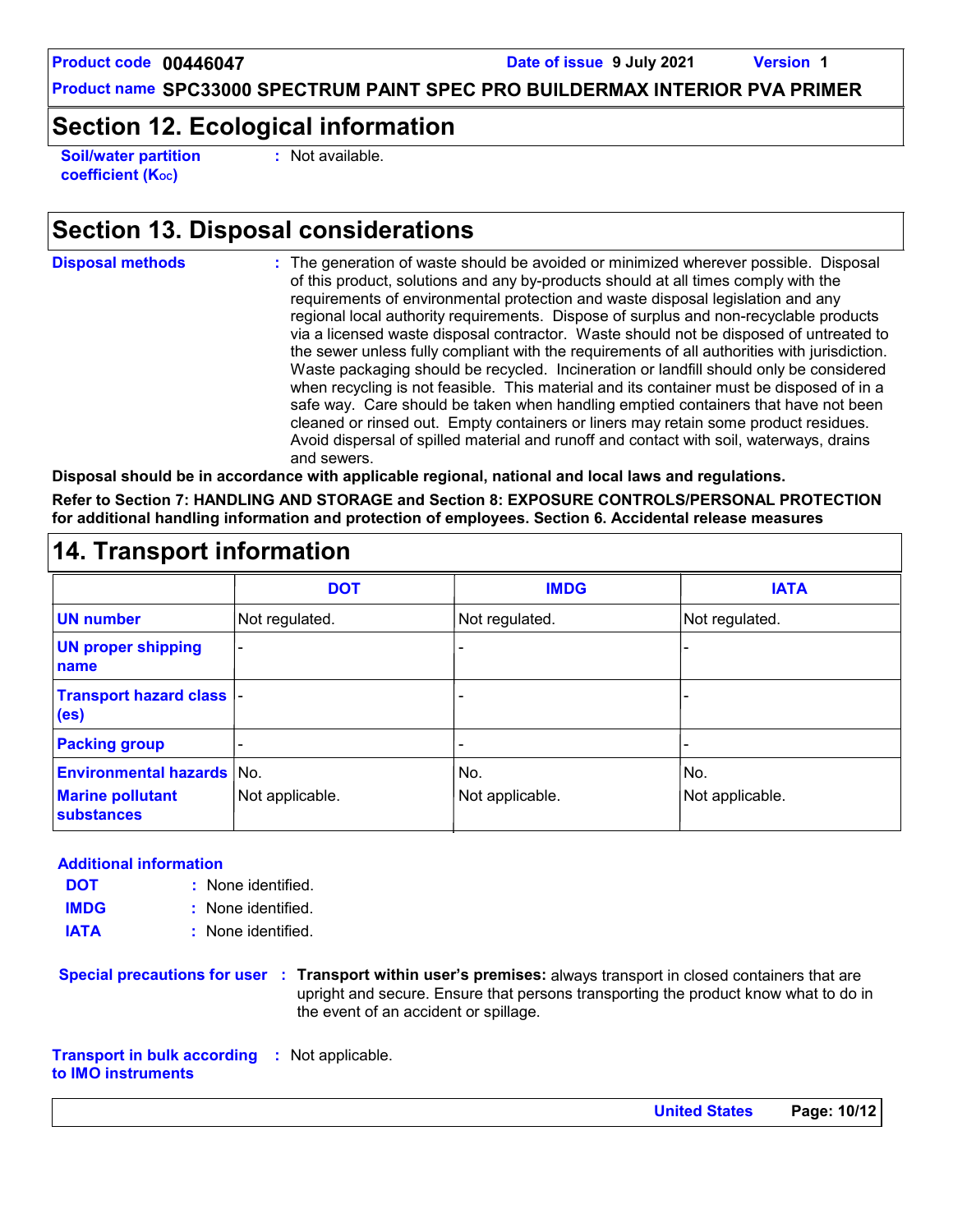### **Section 15. Regulatory information**

#### **United States**

**United States inventory (TSCA 8b) :** All components are active or exempted.

#### **SARA 302/304**

**SARA 304 RQ :** Not applicable.

**Composition/information on ingredients**

No products were found.

#### **SARA 311/312**

**Classification :** CARCINOGENICITY - Category 2

**Composition/information on ingredients**

| <b>Name</b>      | <b>O</b>      | <b>Classification</b>        |
|------------------|---------------|------------------------------|
| titanium dioxide | $≥1.0 - ≤5.0$ | CARCINOGENICITY - Category 2 |

**Additional environmental information is contained on the Environmental Data Sheet for this product, which can be obtained from your PPG representative.**

### **Section 16. Other information**

#### **Hazardous Material Information System (U.S.A.)**

**Health** : 1 \* **Flammability** : 0 **Physical hazards** : 0 0

( \* ) - Chronic effects

**Caution: HMIS® ratings are based on a 0-4 rating scale, with 0 representing minimal hazards or risks, and 4 representing significant hazards or risks. Although HMIS® ratings and the associated label are not required on MSDSs or products leaving a facility under 29 CFR 1910.1200, the preparer may choose to provide them. HMIS® ratings are to be used with a fully implemented HMIS® program. HMIS® is a registered trademark and service mark of the American Coatings Association, Inc.**

**The customer is responsible for determining the PPE code for this material. For more information on HMIS® Personal Protective Equipment (PPE) codes, consult the HMIS® Implementation Manual.**

**National Fire Protection Association (U.S.A.)**

|                                                 | Health : 1 Flammability : 0 Instability : 0                                                                                                                                                                                                                                                                                                                                                                                                                                                                                                                                                                           |
|-------------------------------------------------|-----------------------------------------------------------------------------------------------------------------------------------------------------------------------------------------------------------------------------------------------------------------------------------------------------------------------------------------------------------------------------------------------------------------------------------------------------------------------------------------------------------------------------------------------------------------------------------------------------------------------|
| Date of previous issue : No previous validation |                                                                                                                                                                                                                                                                                                                                                                                                                                                                                                                                                                                                                       |
| <b>Organization that prepared</b><br>the SDS    | $:$ EHS                                                                                                                                                                                                                                                                                                                                                                                                                                                                                                                                                                                                               |
| <b>Key to abbreviations</b>                     | $\therefore$ ATE = Acute Toxicity Estimate<br>BCF = Bioconcentration Factor<br>GHS = Globally Harmonized System of Classification and Labelling of Chemicals<br>IATA = International Air Transport Association<br>IBC = Intermediate Bulk Container<br><b>IMDG = International Maritime Dangerous Goods</b><br>LogPow = logarithm of the octanol/water partition coefficient<br>MARPOL = International Convention for the Prevention of Pollution From Ships, 1973<br>as modified by the Protocol of 1978. ("Marpol" = marine pollution)<br>$N/A = Not available$<br>SGG = Segregation Group<br>$UN = United Nations$ |

**United States Page: 11/12**